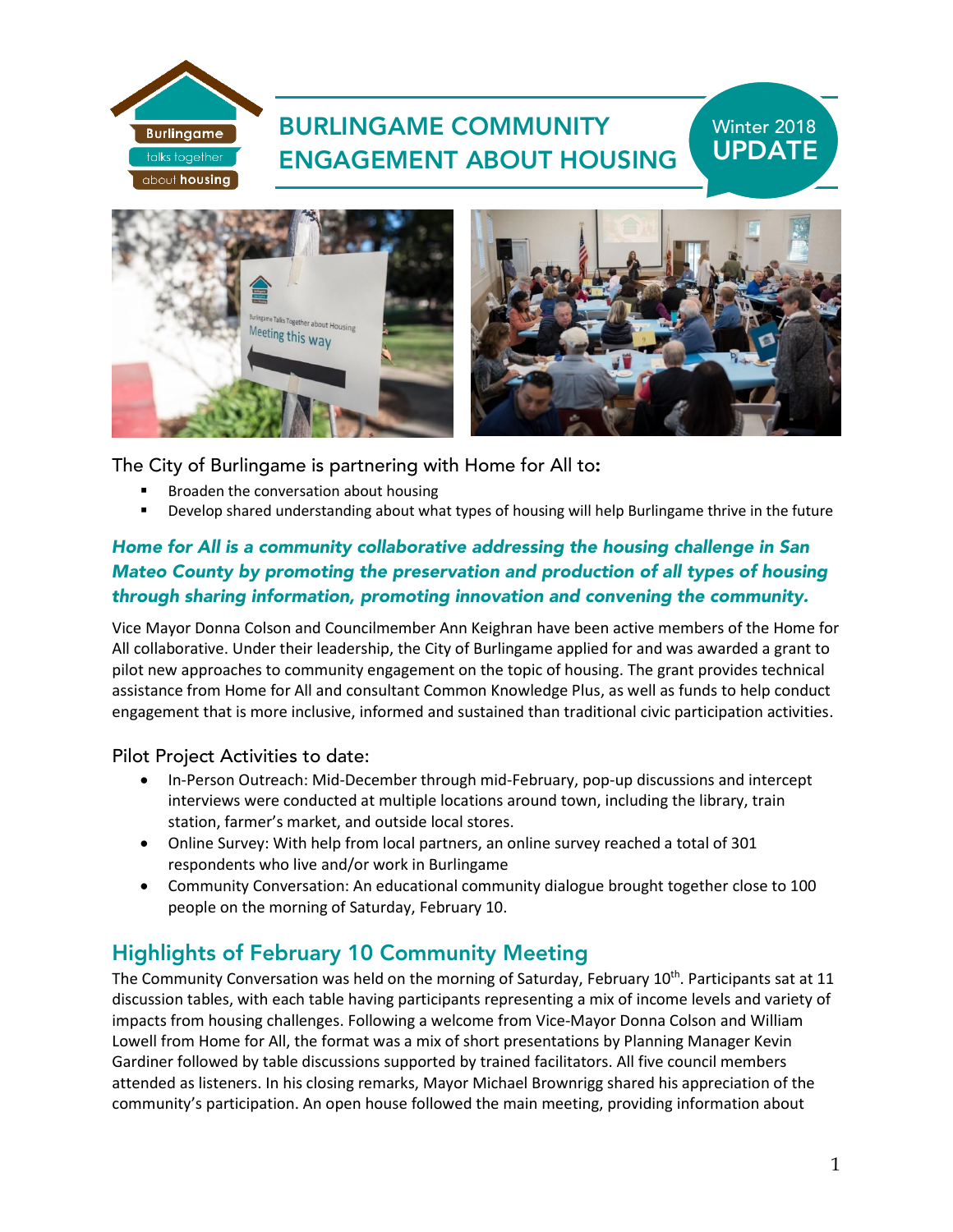proposed housing projects and nonprofit services related to housing. Participant input was captured by discussion notes from each of the 11 tables, 52 feedback forms and 38 participant worksheets.

Themes from Table Dialogue:

- There is a strong connection and loyalty to the community of Burlingame; people want to be able to stay and have their families stay.
- Rising housing costs have created insecurity and instability, especially for renters. When people can't afford to live in Burlingame, everyone is affected – including homeowners, employers and renters. The resulting stress affects the whole community as well as individual households.
- Many jobs in Burlingame do not pay enough for someone to be able to afford housing here. As a result, many workers must commute (adding to the whole region's traffic congestion).
- Residents are also paying attention to impacts from growth on schools and parking. They wonder: *"What is Burlingame's upside capacity?"*
- There is widespread shared interest in retaining "teachers, cops, hospital workers, retail workers" and other major community contributors as residents.
- People want a walkable, well-connected community with socio-economic diversity.



These are representative comments of what participants cited as key takeaways from the dialogue:

**"**

- *"Many citizens share the same concerns about the affordability challenges of living in this area."*
- *"That this challenge is not just happening in my marriage and family – every one of my neighbors is affected by this, even if they own their home."*
- *"Many residents are thinking about the topic and realizing we can't keep the status quo."*
- *"Burlingame is doing much more than I realized about housing."*
- *"That the city is listening to people and working on solutions."*

*Thank you for bringing us all together to share our concerns and hopes for the future of Burlingame.* **"** *– Participant*

#### Indicated Actions:

• Participants indicated an enhanced awareness that no one solution was sufficient to address the challenges. As one community member shared: *"We need an integrated solution to the housing/schools/transportation/traffic/parking issue."* Another commented: *"There are multiple options on the table, no one idea is the right choice, it will take time but will get sorted*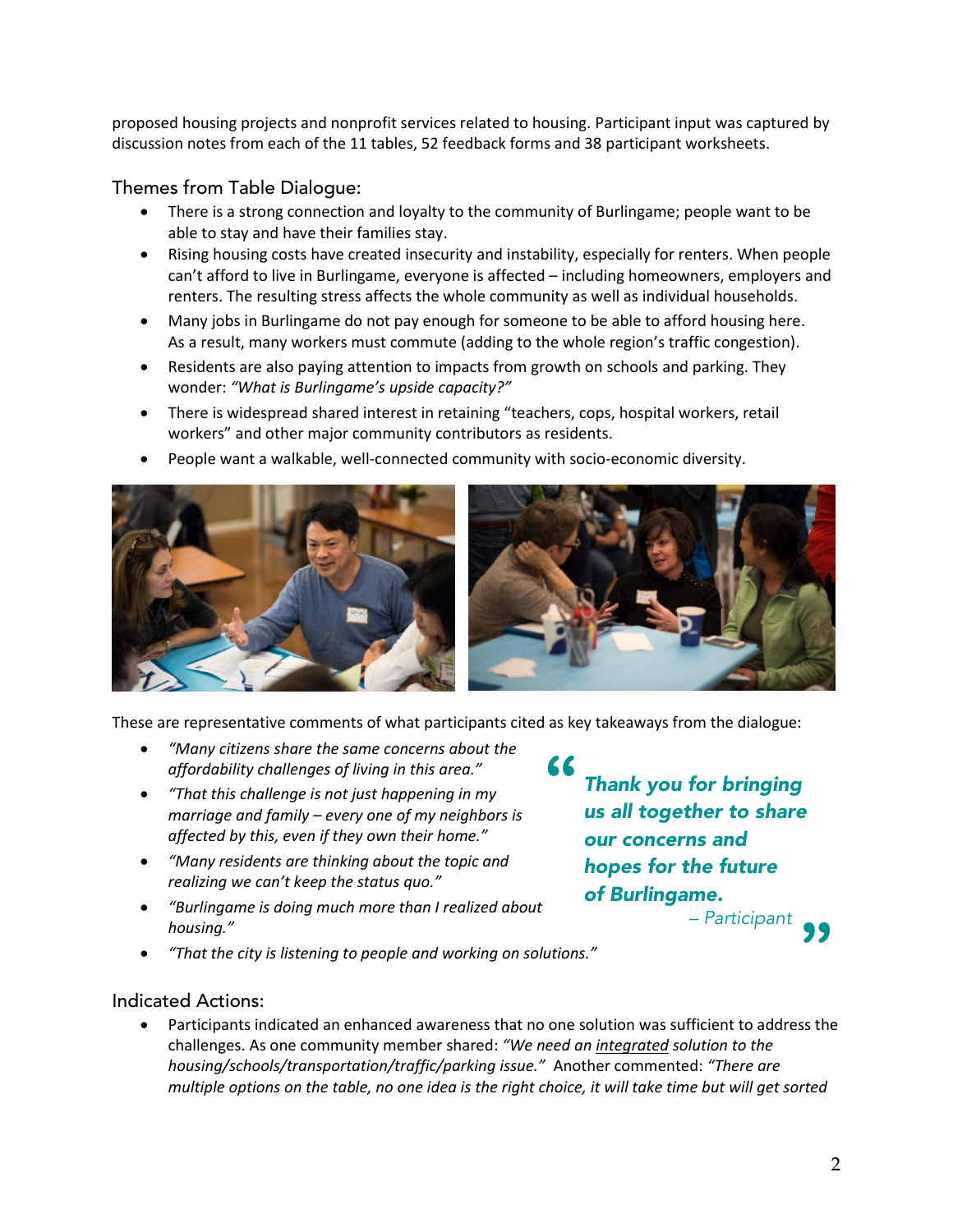

*out one step at a time."* There was broad interest in a whole array of responses and solutions, such as:

- Multi-family, especially along the Caltrain corridor and Rollins Road
- Mixed use, especially along El Camino Real and Broadway
- Live/work
- Employer support to housing
- Various kinds of tenant support, such as more predictable rent, and relocation assistance
- Easing up ADU regulations
- Ways to preserve existing stock
- Support to home buyers
- Home sharing
- Build smaller units, tiny homes





*The conversation for solutions needs to continue. There is a decent amount of community consensus on the issue.* **"**

Some participants also expressed interest in a housing commission and/or advisory group to keep communication with the community flowing.

Community feedback about the format of the February 10 meeting was quite positive. Participants asked for more chances to come together and for more information. The discussion between participants was called out as the most valuable element of the meeting. The information shared by the Planning Division was also appreciated as well as how council members attended as listeners. The location, breakfast and activities for children were also cited as positives in making this an accessible way to learn more about Burlingame and housing.

**"**

About two thirds of attendees indicated that they had limited prior experience with housing conversations in the past. Most said the level of information provided at this introductory meeting was "*just about right."* 

#### Next Steps

- A follow up meeting in late April or May will invite the community to help shape priorities for the City of Burlingame's Housing Program
- Ongoing updates will be made to the City's web pages about housing overall and affordable housing based on the information requested by community members